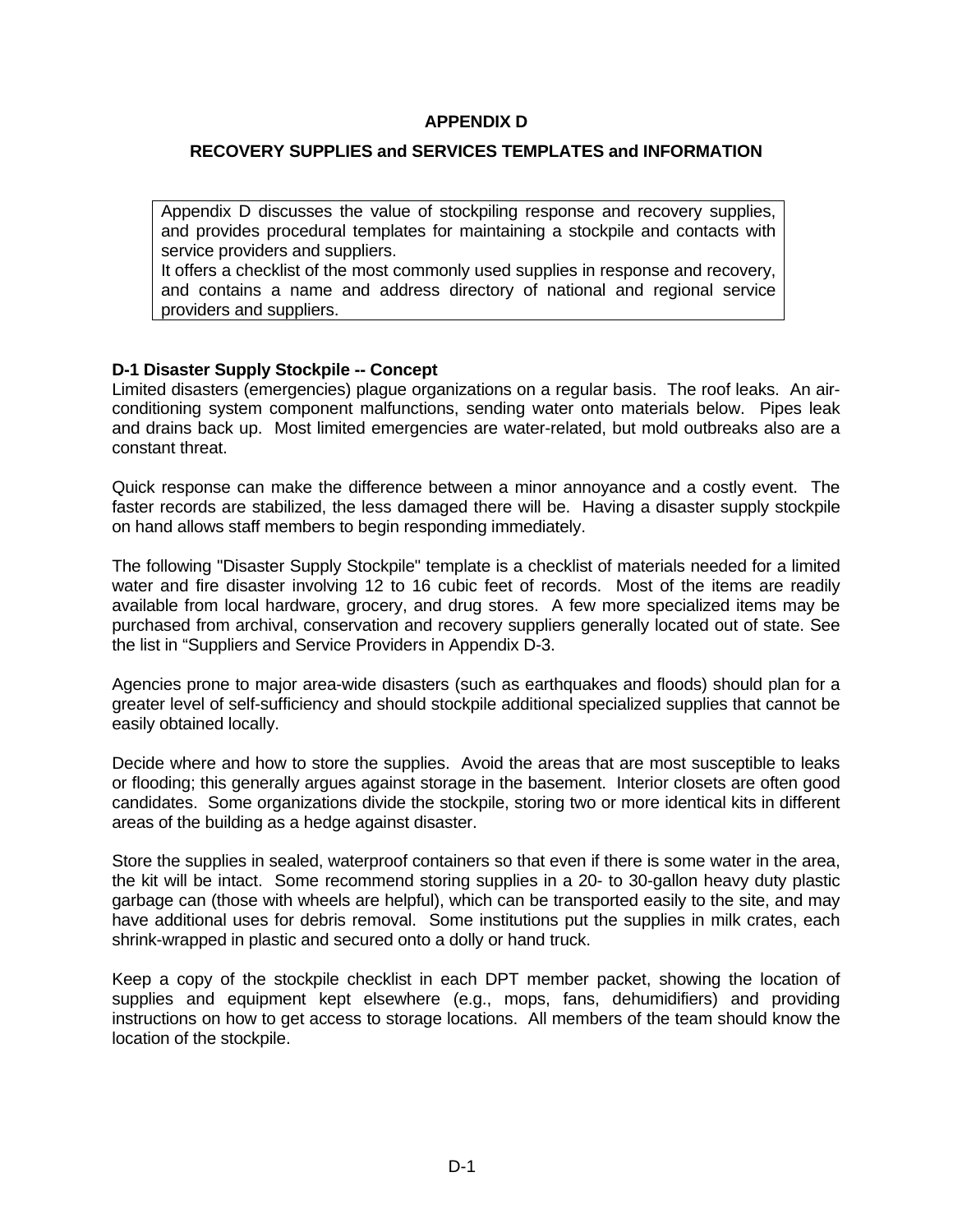It may be impractical to include some bulky or expensive items in the stockpile. Equipment such as de-humidifiers, fans and small tools may have to be borrowed from the agency maintenance department or other source. Arrangements for their use should be made ahead of time.

Creation of a large stockpile to handle major disasters may require storage of some of the more cumbersome equipment (generators, dehumidifiers, and so on) outside the building. Some public agencies can use a city or county warehouse for this purpose. Be sure you know how to get access to these areas, and be sure to inventory off-site supplies and equipment regularly.

## **D-2 Disaster supply stockpile policy & procedure**

To ensure fast and effective response to emergencies, the agency maintains a stockpile of disaster recovery supplies. This section lists those supplies and their storage locations.

Include the following paragraph to designate where supplies are kept outside the building — for example, in a central warehouse or supply depot:

| The location designation                                                                                                                           |              |    |     |        |    |      | (insert abbreviation or code you plan to use)              |               |
|----------------------------------------------------------------------------------------------------------------------------------------------------|--------------|----|-----|--------|----|------|------------------------------------------------------------|---------------|
| refers to the facility located at                                                                                                                  |              |    |     |        |    |      |                                                            | (insert exact |
| address,<br>floor,<br>street                                                                                                                       | $etc.$ ).    | To | aet | access | to | this | facility,<br>(name individual(s) who authorize and provide | contact       |
| keys or access to the location, including office and after-hours phone numbers.) If this person is<br>unavailable, contact in the following order: |              |    |     |        |    |      |                                                            |               |
| Name/Title                                                                                                                                         | Office Phone |    |     |        |    |      | Home Phone/Pager                                           |               |

 You may also note here the frequency of inventories and who is responsible for conducting them.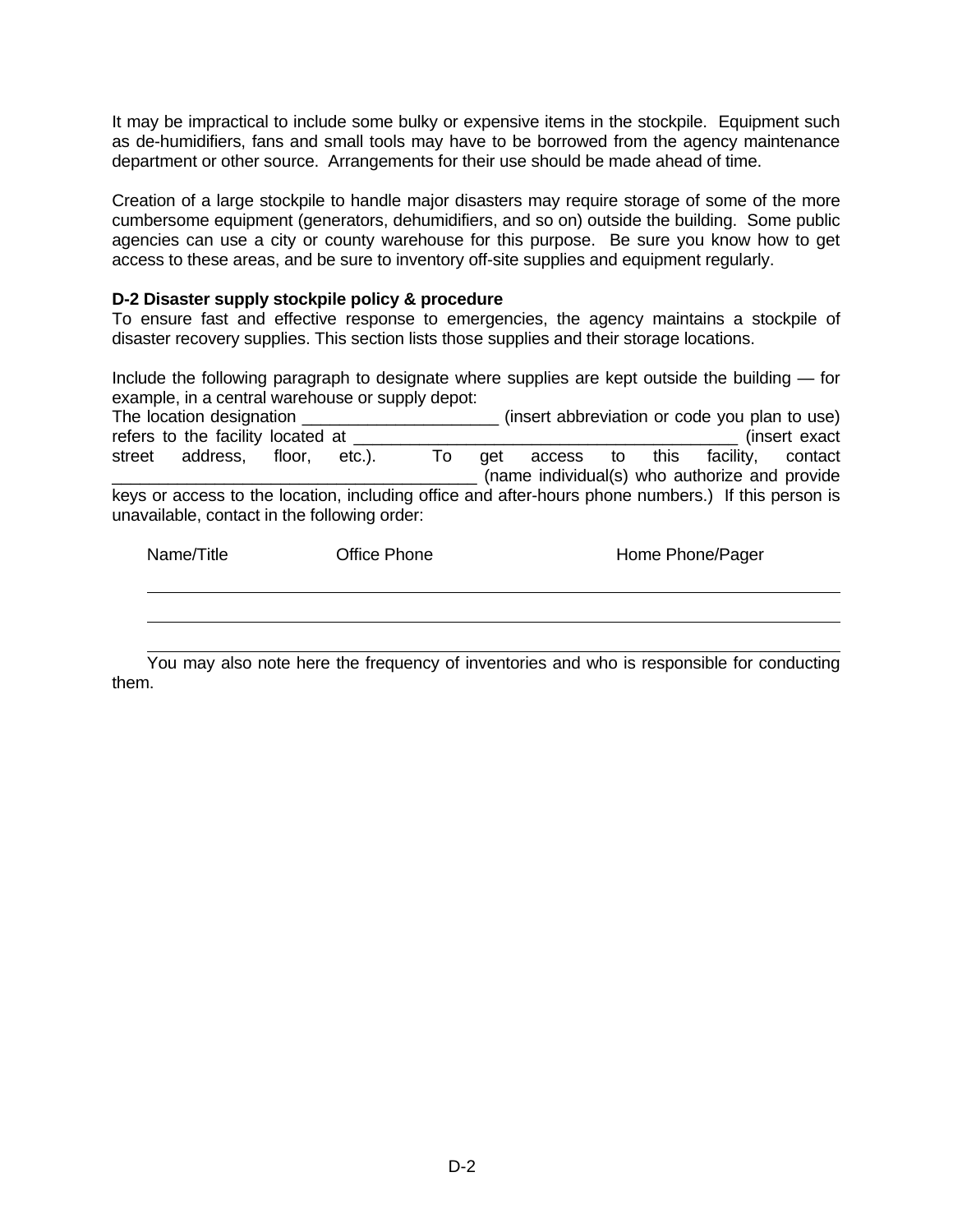**D-3 Records Disaster Recovery Supply Stockpile List.** The following list of supplies provide for a relatively small emergency that includes bound materials, paper documents, and photographs (including microfilm).

The "Quantity Needed" column represents the minimum for recovering materials in a small water emergency (e.g., with about three - six file drawers or 12 cubic feet of damaged materials) when utilities are not disrupted.

The WEB version of this template contains expanded lists of supplies for medium and large disaster. As part of your planning, determine the scale and types of disasters for which you need to prepare, and increase the quantities accordingly. Depending on the type of situations you anticipate, some of these supplies may not be needed.

| <b>SECTION 1. SUPPLIES FOR PEOPLE</b>                            |                 |                                  |                                   |                               |
|------------------------------------------------------------------|-----------------|----------------------------------|-----------------------------------|-------------------------------|
| <b>ITEM</b>                                                      | <b>LOCATION</b> | <b>QUANTITY</b><br><b>NEEDED</b> | <b>QUANTITY</b><br><b>PRESENT</b> | <b>DATE</b><br><b>CHECKED</b> |
| Boots, rubber                                                    |                 | 1/person                         |                                   |                               |
| First aid kits                                                   |                 |                                  |                                   |                               |
| Gloves, latex or rubber                                          |                 | 3/person                         |                                   |                               |
| <b>Dust/Particle Masks</b>                                       |                 | 2/person                         |                                   |                               |
| Protective clothing (e.g.,<br>rubber aprons, Tyvek<br>coveralls) |                 | 1/person                         |                                   |                               |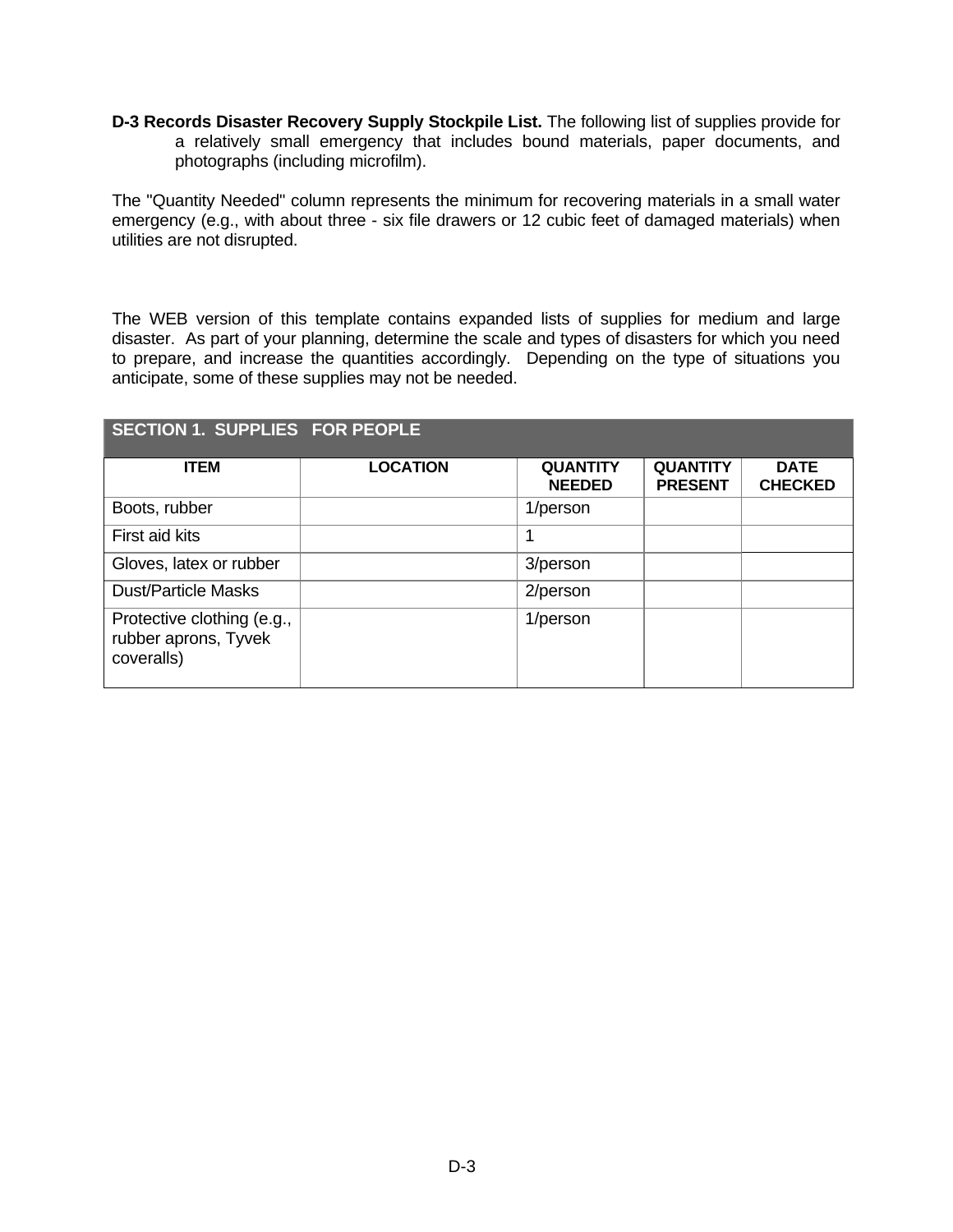| <b>SECTION 2. RESPONSE SUPPLIES</b>          |                 |                                  |                                   |                               |
|----------------------------------------------|-----------------|----------------------------------|-----------------------------------|-------------------------------|
| <b>ITEM</b>                                  | <b>LOCATION</b> | <b>QUANTITY</b><br><b>NEEDED</b> | <b>QUANTITY</b><br><b>PRESENT</b> | <b>DATE</b><br><b>CHECKED</b> |
| Hand trucks and utility carts<br>or dollies  |                 | $\mathbf{1}$                     |                                   |                               |
| Camera(digital, Polaroid)                    |                 | 100 exposures                    |                                   |                               |
| Clipboard                                    |                 | 1                                |                                   |                               |
| <b>DUCT TAPE</b>                             |                 | 2 rolls                          |                                   |                               |
| Extension cords, 50-foot,<br>grounded        |                 | $\overline{2}$                   |                                   |                               |
| Flashlights, batteries,<br>replacement bulbs |                 | 1 per dept.                      |                                   |                               |
| <b>GARBAGE BAGS</b>                          |                 | 1 box                            |                                   |                               |
| Labels, adhesive                             |                 | Box of 20                        |                                   |                               |
| Lights, shop, & bulbs                        |                 | 1                                |                                   |                               |
| MARKERS, WATERPROOF                          |                 | $\overline{4}$                   |                                   |                               |
| <b>NOTE PADS</b>                             |                 | $\mathbf{1}$                     |                                   |                               |
| Paper towels or Hand<br>wipes                |                 | 1 carton                         |                                   |                               |
| PENS & PENCILS                               |                 | $\overline{4}$                   |                                   |                               |
| <b>PLASTIC SHEEETING</b>                     |                 | 6 rolls                          |                                   |                               |
| <b>Scissors</b>                              |                 | 1                                |                                   |                               |
| TAPE, FILAMENT,<br><b>DISPENSER</b>          |                 | 4 rolls                          |                                   |                               |
| Utility knives, extra blades                 |                 | 1                                |                                   |                               |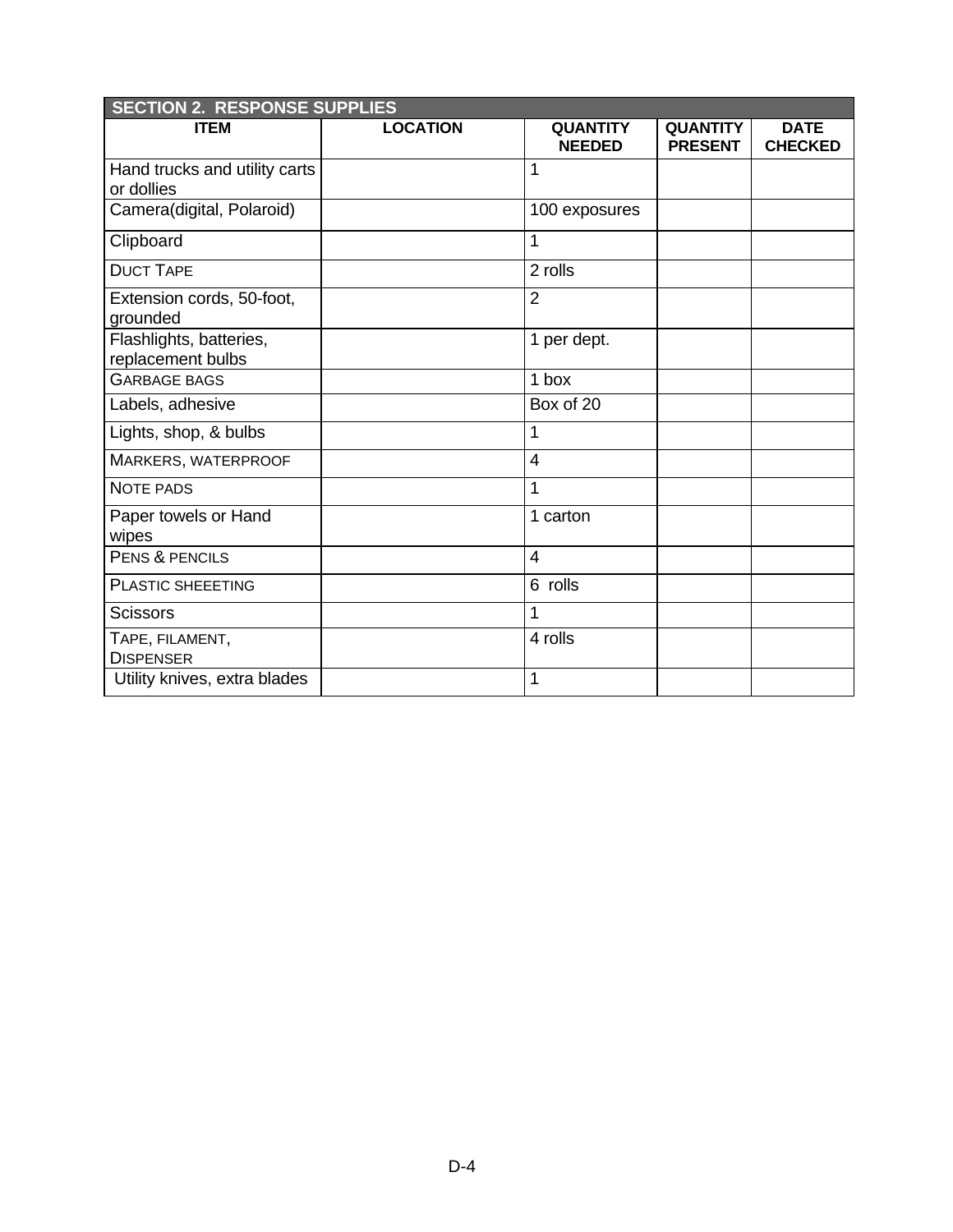| <b>SECTION 3. RECOVERY SUPPLIES</b>                             |                 |                                  |                                   |                               |
|-----------------------------------------------------------------|-----------------|----------------------------------|-----------------------------------|-------------------------------|
| <b>ITEM</b>                                                     | <b>LOCATION</b> | <b>QUANTITY</b><br><b>NEEDED</b> | <b>QUANTITY</b><br><b>PRESENT</b> | <b>DATE</b><br><b>CHECKED</b> |
| Alcohol                                                         |                 |                                  |                                   |                               |
| <b>Blotter paper</b>                                            |                 | 50 sheets                        |                                   |                               |
| Book press                                                      |                 | 1                                |                                   |                               |
| Boxes, cardboard<br>record/file storage*                        |                 | 10                               |                                   |                               |
| Boxes, polyethylene*                                            |                 | 10                               |                                   |                               |
| Bread trays, plastic                                            |                 |                                  |                                   |                               |
| Buckets (for rinsing)                                           |                 | 3                                |                                   |                               |
| Clothesline<br>(nylon<br>or<br>30-lb. monofilament)             |                 | 100 feet                         |                                   |                               |
| Clothespins, plastic                                            |                 | 100                              |                                   |                               |
| Dehumidifiers                                                   |                 | $\mathbf 1$                      |                                   |                               |
| Fans                                                            |                 | 1                                |                                   |                               |
| Freezer bags, 1-gallon                                          |                 | 50                               |                                   |                               |
| Freezer/waxed paper                                             |                 |                                  |                                   |                               |
| Garbage cans, plastic,<br>20- to 30-gallon                      |                 |                                  |                                   |                               |
| Garden hoses &<br>nozzles                                       |                 | 1                                |                                   |                               |
| Interleaving paper (un-<br>inked newsprint, or<br>paper towels) |                 | 400 sheets                       |                                   |                               |
| Milk crates*                                                    |                 | 10                               |                                   |                               |
| Mylar sheets, 3-mil, 12"<br>'15"                                |                 | 25                               |                                   |                               |
| Photo trays or shallow<br>dish pans (for rinsing)               |                 | 3                                |                                   |                               |
| Tables, 6-ft., folding                                          |                 | $\overline{2}$                   |                                   |                               |
| Temperature/humidity<br>monitors and batteries <sup>1</sup>     |                 | $\mathbf{1}$                     |                                   |                               |

\*Interchangeable with polyethylene boxes, plastic milk crates or cardboard boxes.

**<sup>1</sup>**<br><sup>1</sup> Describe products/services available, payment terms, and any special arrangements, unique features, limitations, or other conditions.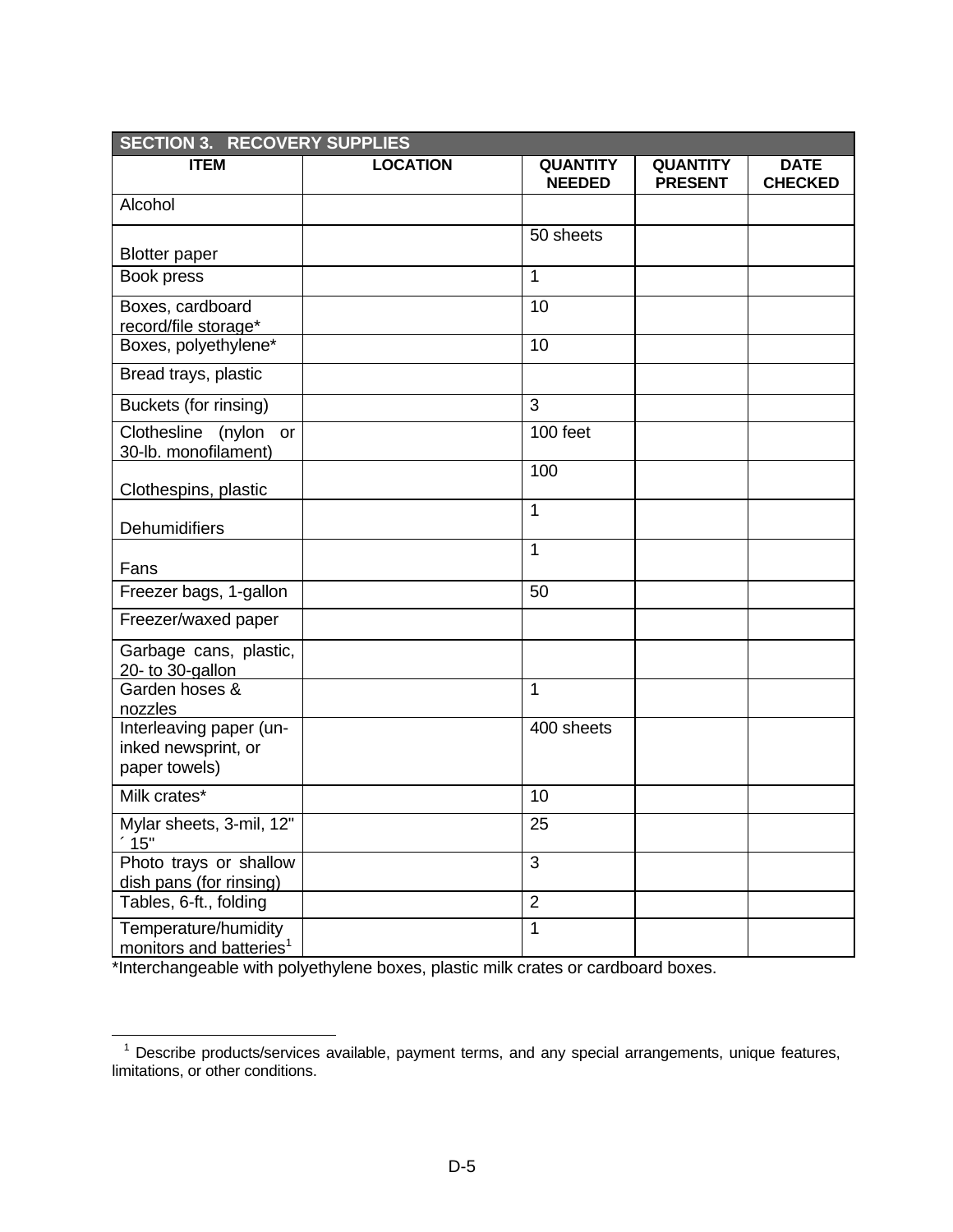### **D-4. Supply and Service Providers**

Identify emergency service providers, suppliers and other resources needed in a disaster situation. Make these contacts before you confront a disaster, when you can calmly evaluate the suitability of a particular service or product and establish an understanding with the provider.

As each firm is contacted, address the following points:

Availability: Explain what resources you might need and find out what services, equipment, and/or supplies are available and at what price. Will it be possible for you to contact the provider and acquire the resource outside normal business hours? What is the expected delivery time of materials or services?

Payment Terms: Will the provider accept a standing purchase order, extend credit, or make some other arrangement so that after hour access to the resources is available?

Contacts: Ask the provider to supply the names and phone numbers of after hour contacts. Let the supplier know which agency staff are authorized to call for help.

Geographic proximity may be irrelevant when identifying qualified recovery and restoration services, particularly for the more technical services such as vacuum freeze-drying, on-site dehumidification, or video restoration. A few national companies have developed an understanding of the needs of government records and archival materials and have developed sophisticated services to address those needs. Many have mobile equipment and teams that can be on-site within a matter of a few hours. Others have developed ways to facilitate shipment of damaged materials.

Providers should understand and support your needs. Renew contacts annually. This facilitates learning of new resources that may have become available, and to update the contact information for your institution and the supplier

This section lists the sources of supplies and services that might be needed in a disaster.

Part A describes the uses and sources of supplies.

Part B describes specialized services such as drying, extermination and fumigation, fire damage restoration, freezing, and sources of information and referrals.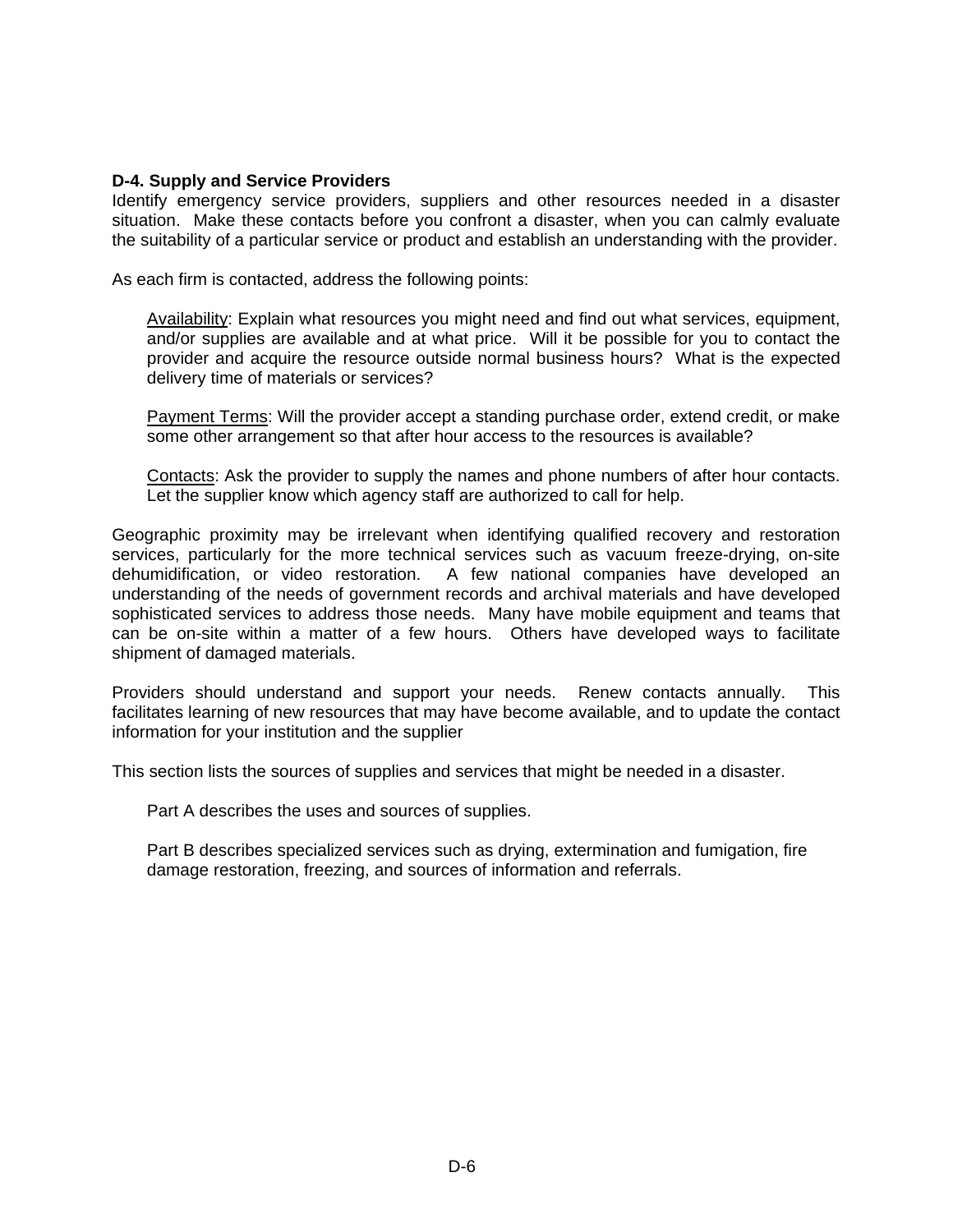The institutional checklist should be organized to reflect for each type of supply or service the following basic information:

| <b>After-Hours Contacts</b> | Home Phone | Cell Phone/Pager |
|-----------------------------|------------|------------------|
| Primary:                    |            |                  |
| Back-up:                    |            |                  |

Include multiple providers of the supplies and services based locally, regionally, and nationally, especially if your organization is vulnerable to area-wide natural disasters. Also, if some of these supplies are kept in the in-house stockpile, note those locations.

# **D-5 Supplies and services**

# **D-5-1 General sources for supplies**

**Appliance stores**: Source for fans, dehumidifiers, etc.

**Archival and conservation supply stores, art supply stores:** for blotter paper, Remy and other specialized paper and fabric and book conservation and recovery supplies and equipment. **Department stores**: Source for general purpose equipment such as folding chairs, tables, etc. **Drug stores**: Source for several general-purpose supplies, alcohol, first aid materials, safety supplies, etc.

**Grocery stores**: Source for general purpose supplies such as cleaning products and supplies, clothesline and clothespins, freezer paper and waxed paper, garbage bags and cans, garden hoses, paper towels, rubber gloves.

**Hardware & home center stores**: Source for building materials, generators, tools, garden hoses, etc.

**Janitorial service and supply stores**: Source for cleaning and disinfecting supplies.

**Office supply stores**: Various materials (clipboards, note pads, markers, labels, scissors, utility knives, etc.) that may be needed for recovery operations.

**Safety supply stores**: Source of personal safety supplies such as protective clothing, first aid kits, hard hats, etc. Local ones may be identified in the telephone book Yellow Pages under headings like "Laboratory Equipment & Supplies" and "Safety Equipment & Clothing."

# **D-5-2 Supplies and uses**

 $\overline{a}$ 

 $<sup>2</sup>$  Describe products/services available, payment terms, and any special arrangements, unique features,</sup> limitations, or other conditions.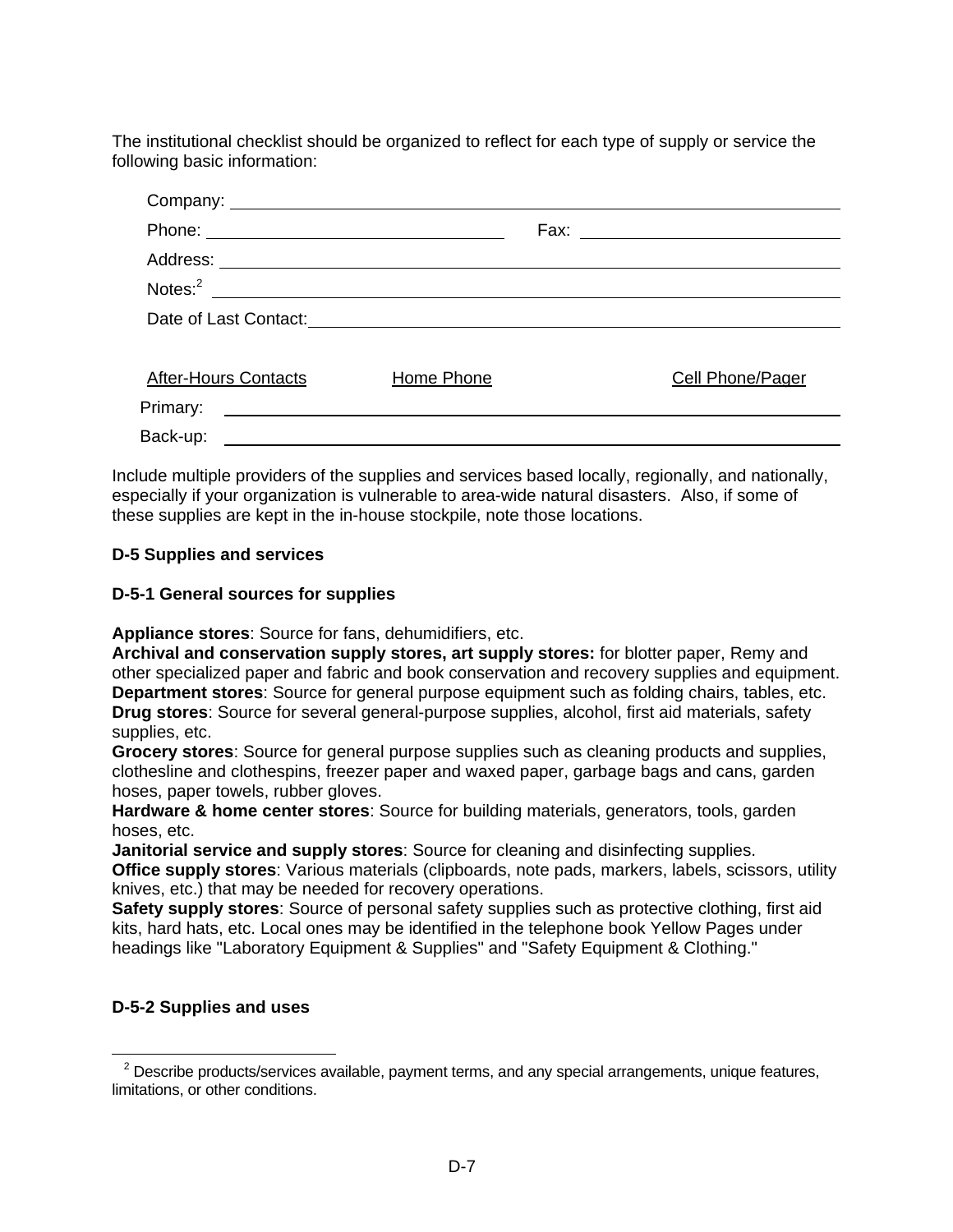The "Suppliers and Service Providers: Readiness Review Sheet" in this section explains how these supplies are used and provides some recommendations such as appropriate composition, types, and sizes.

**Alcohol**: Used to remove mold.

**Blotter Board:** To dry drawings and other oversized material.

**Book Press**: Used for pressing dry or nearly-dry bound volumes to reduce cockling and distortion of pages.

**Boots, Rubber**: Worn by workers in wet areas.

**Bread Trays**: Used for stacking maps and oversized documents for transport and air-drying. Trays can sometimes be borrowed from bakeries.

**Buckets, Large:** To keep microfilm and other photographic materials wet until reprocessed **Camera**: To document disaster conditions.

**Chairs, Folding**: Used for work stations.

**Chemical Sponges**: To remove soot from edges of bound records

**Clothesline and Clothespins**: Used for air-drying pamphlets, photographs, other materials. **Clothing, Protective**: see "Safety supplies" and "Hardware." Provide clothing to insure worker safety during salvage operations. This may include dust/particle masks, work gloves, rubber/latex gloves, hard hats, rubber aprons, rubber boots, and "Tyvek" coveralls.

**Containers, Cardboard Record Storage**: Used for packing and removing undamaged records from disaster site to temporary storage. Cardboard boxes should be 200-lb. test and stocked in two sizes: 1 cubic foot (12" x 15" x 10") and 1.5 cubic foot (12" x 18" x 12").

**Containers, Milk Crates**: Used for packing damaged records destined for cold storage and freeze drying.

**Dehumidifiers (portable and industrial)**: Used for reducing humidity in rooms and buildings, particularly when normal air-conditioning is unavailable.

**Dry Ice**: May be used to keep materials cool during transport or while awaiting transport.

**Fans, Industrial**: Used to increase air circulation, particularly in spaces where records are being dried, as air movement increases evaporation and reduces the risk of mold.

**Freezer Bags**: To separate wet bound materials going to cold storage

**Fungicide**: Used to treat mold-infested materials and spaces.

**Garbage Cans, Plastic**: Used for cleaning or rinsing dirty materials and for storing and transporting materials and supplies.

**Gloves, Rubber or Latex**: To protect response and recovery workers from dirt and contaminates

**Hand Trucks, Carts, and Dollies**: Used for transporting materials within the site and to transport.

**Hoses, Garden, and Nozzles**: Used for cleaning dirt/mud from material,

**Humidity and Temperature Monitors** (e.g., hygrometer, hydro-thermometer, hydrothermograph): Monitors temperature and humidity levels in rooms and facilities to ensure that they are sufficiently low for the return of record material.

**Labels, Adhesive**: Used for labeling boxes and other general purposes.

**Masks, Dust or Particle**: Protection of workers against mold and particulates.

**Milk Crates**: Used for packing wet/damaged records materials for transport. May sometimes be borrowed from dairy providers or grocery stores. Note that the ribs of these crates will cause wrinkling/distortion of wet paper files/documents, if used to hold, transport, or freeze themcorrectly packed cardboard boxes are best for this.

**Mylar**: Individual sheets may be used to separate wet paper documents. Available from conservation suppliers and sometimes from art supply stores.

**Newsprint, Un-inked**: Used for interleaving wet materials to increase evaporation. May be available from local newspapers.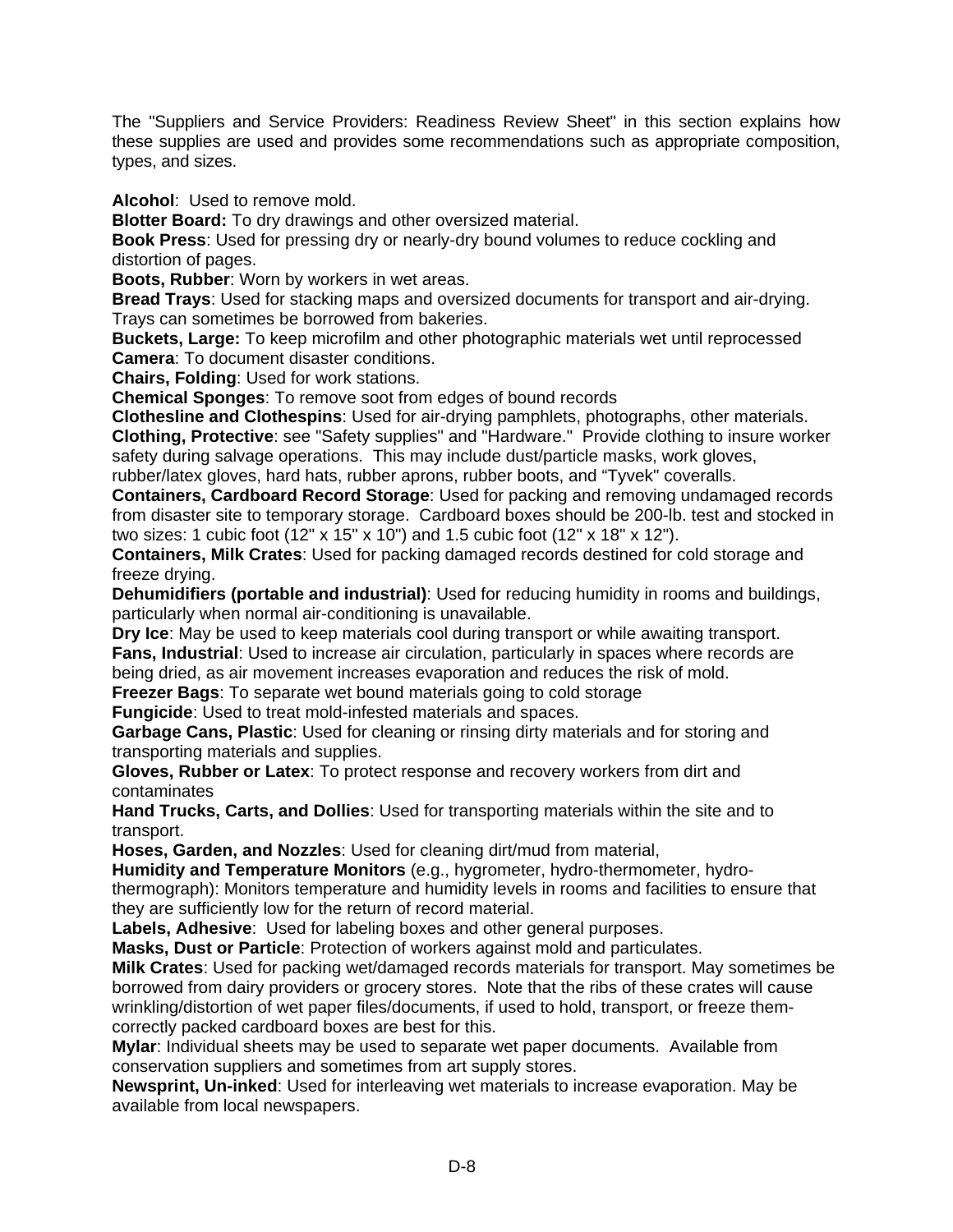**Paper, Blotter**: see "Art supplies." Used in drying loose paper materials.

**Paper, Freezer or Waxed**: see "Grocery, Hardware, & Home Center Stores." Used to separate individual volumes prior to freezing.

**Paper Towels**: Used for general cleaning and other purposes (HandiWipes also work). May also be used to interleave bound volumes during air-drying.

**Photo Processing Trays**: Used for rinsing photographic materials, diskettes, and other small items; shallow dish pans serve the same purpose.

**Photographic Supplies and Processing**: Source of film and processing services that may be needed to document damage and recovery activities.

**Plastic (Polyethylene) Sheeting**: Used for a variety of purposes: to protect shelves, cabinets, furniture, equipment from continuing threat of water; as temporary window covering; etc. 6-mil polyethylene is stronger, but 4-mil (the minimum acceptable weight) is less expensive. Should generally be purchased in 100-foot rolls.

**Polyester, Spun** (e.g., Pellon and Reemay): Used for interleaving materials printed on coated paper (e.g., yearbooks, many art books) to prevent pages from sticking together.

**Respirators**: Used when mold or other biological contaminants are present. In case of dust, dust/particle masks are adequate.

**Tables, Folding**: May be needed for temporary work space or for air-drying operations. Size of 6' x 30" is recommended. May sometimes be borrowed from churches, civic organizations, etc. **Tape**: May need duct tape (particularly if surfaces are wet), filament tape, tape dispensers, etc. for sealing boxes, affixing plastic sheeting over cabinets, shelves, etc.

**Wet-Dry Vacuum**: Used for removal of standing water.

# **D-5-3 Services**

**Cold Storage:** Cold storage facilities can be used for temporary freezing and storage of collections while awaiting further decisions and action. Freezing will ward off the risk of mold and prevents further swelling and distortion of paper-based materials.

**Conservator**: Provides advice on stabilization and salvage; performs conservation treatments on affected items. Conservators typically provide advice and treatment on only a specific format of materials. You will need a paper and book conservator for records recovery, not a metal or textile conservator.

**Data Processing Specialist**: Provides consultation on data processing functions, including restoration of equipment, recovery of software and data files.

**Data Recovery Service**: Performs restoration of data on magnetic or optical media. **Dehumidification Service**: Several national companies and some local ones provide portable dehumidification equipment that can dry out buildings, furnishings, and collections on-site. **Equipment Rental Company**: Provides rental of maintenance, repair and other equipment.

May also rent emergency/portable generators, heavy duty work lighting and power cables for use in temporary work/recovery areas.

**Fire Restoration**: Companies that provide smoke odor removal for buildings and furnishings. A few also deodorize and clean affected materials in the collection. Some will trim soot-damaged books and arrange for rebinding.

**Freeze-Drying Service**: May provide vacuum (thermal) drying or vacuum freeze-drying of collections. It is important to know which method each vendor uses. Several national companies provide this service, using portable equipment and mobile salvage teams. **Fumigation Service**: Treats mold-infested materials.

**Magnetic Media Restoration**: Recovers and duplicates magnetic media including computer tapes, audio cassettes, videotapes, etc.

**Microform Restoration**: Cleans and duplicates microform materials.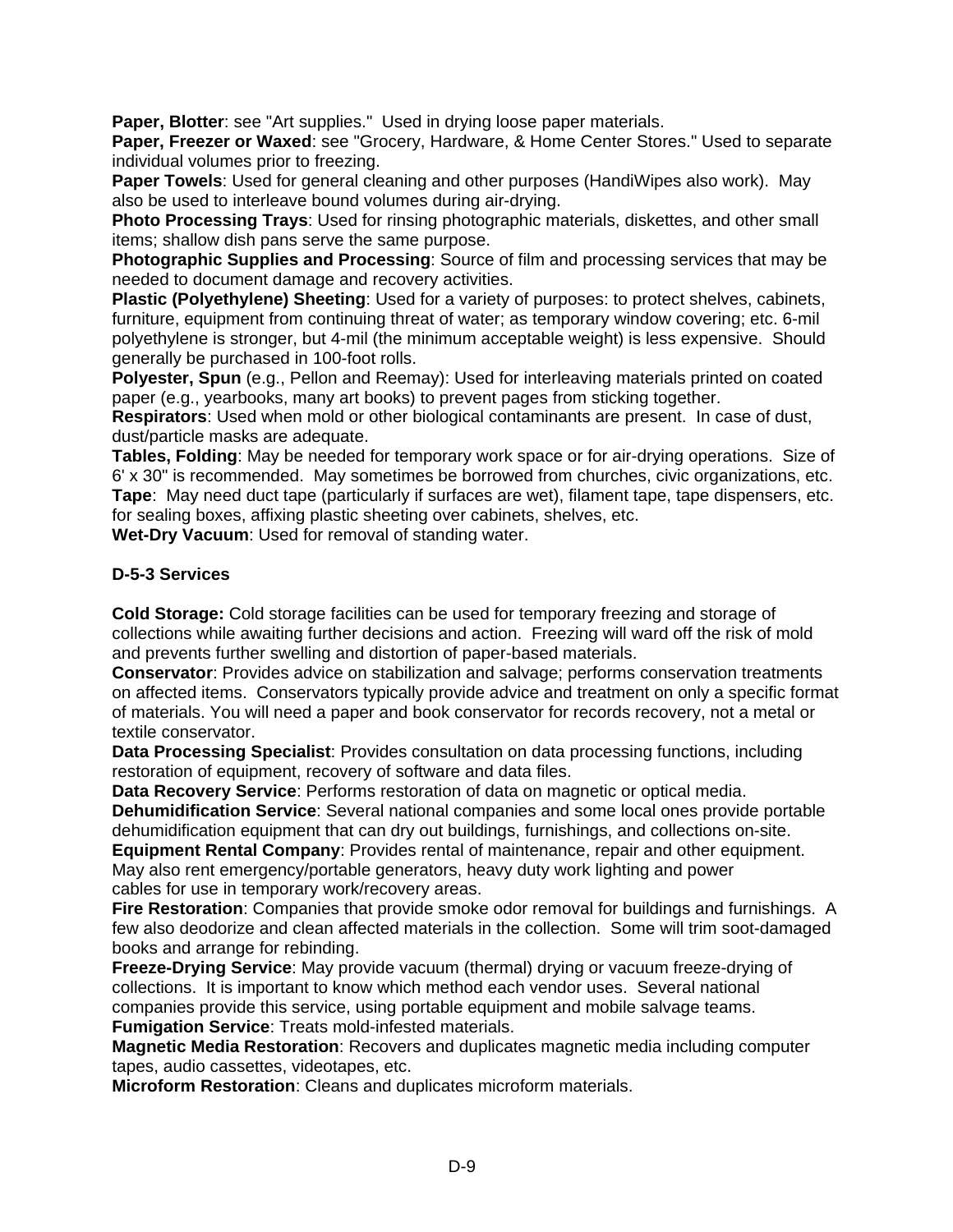**Moving and Relocation Service**: May be needed if operations must be moved to another location.

**Mycologist**: Assists in identifying source of mold outbreak and may assist in recommending treatments and evaluating fumigation services.

**Smoke and Soot Removal**: see "Fire restoration."

**Space, Drying**: Off-site area in which drying operations can be carried out.

**Space, Office and Storage:** Off-site space in which routine office functions can be carried out or in which unaffected materials can be housed, if the building is unsuitable.

**Trailer Rental** (cargo and mobile home/office): May provide off-site space in which drying or other operations can be carried out if the building is significantly damaged.

**Trucking Service**: Provides transportation of materials to off-site storage space, freezer facilities, or restoration services.

**Trucking Service, Refrigerated**: Provides transportation of materials to off-site storage space, freezer facilities, or restoration services. Used when mold is a risk and warrants refrigeration, or when previously frozen materials are transported.

**Videotape Restoration**: Cleans, stabilizes, and duplicates damaged videotape materials. Others as needed:

## **D-5-4 National and Regional Suppliers, Service Providers and Information Assistance Resource List**

*Inclusion in this list does not imply endorsement, and omission of any supplier from this list does not indicate censure.* 

Since most of the firms included on this list have been involved in disaster recovery operations in government offices, libraries, archives, and records centers, they are likely to be sensitive to the special requirements of a wide range of record media formats.

Traditional archival, conservation and library suppliers carry many basic disaster recovery supplies such as Mylar, blotting paper, etc. You may request their catalogs by letter, phone, or, in many cases, online.

You can identify many other local resources through the Yellow Pages. Look under headings such as: *dehumidifying equipment*, which also includes firms that provide dehumidification services on-site and/or at their plants; *fire and water damage restoration*; *janitor service* for assistance with basic clean-up; *pest control services*, which will include fumigation as well as extermination; *smoke odor counteracting service* for firms that specialize in cleaning and deodorizing; and *water damage restoration*.

Before including any organization in your records disaster preparedness, response, and recovery plan's list of suppliers and service providers, contact the company to verify the information, identify a contact person, gather cost estimates, ascertain other specific terms, and evaluate their knowledge and ability to provide the supplies and services you will need.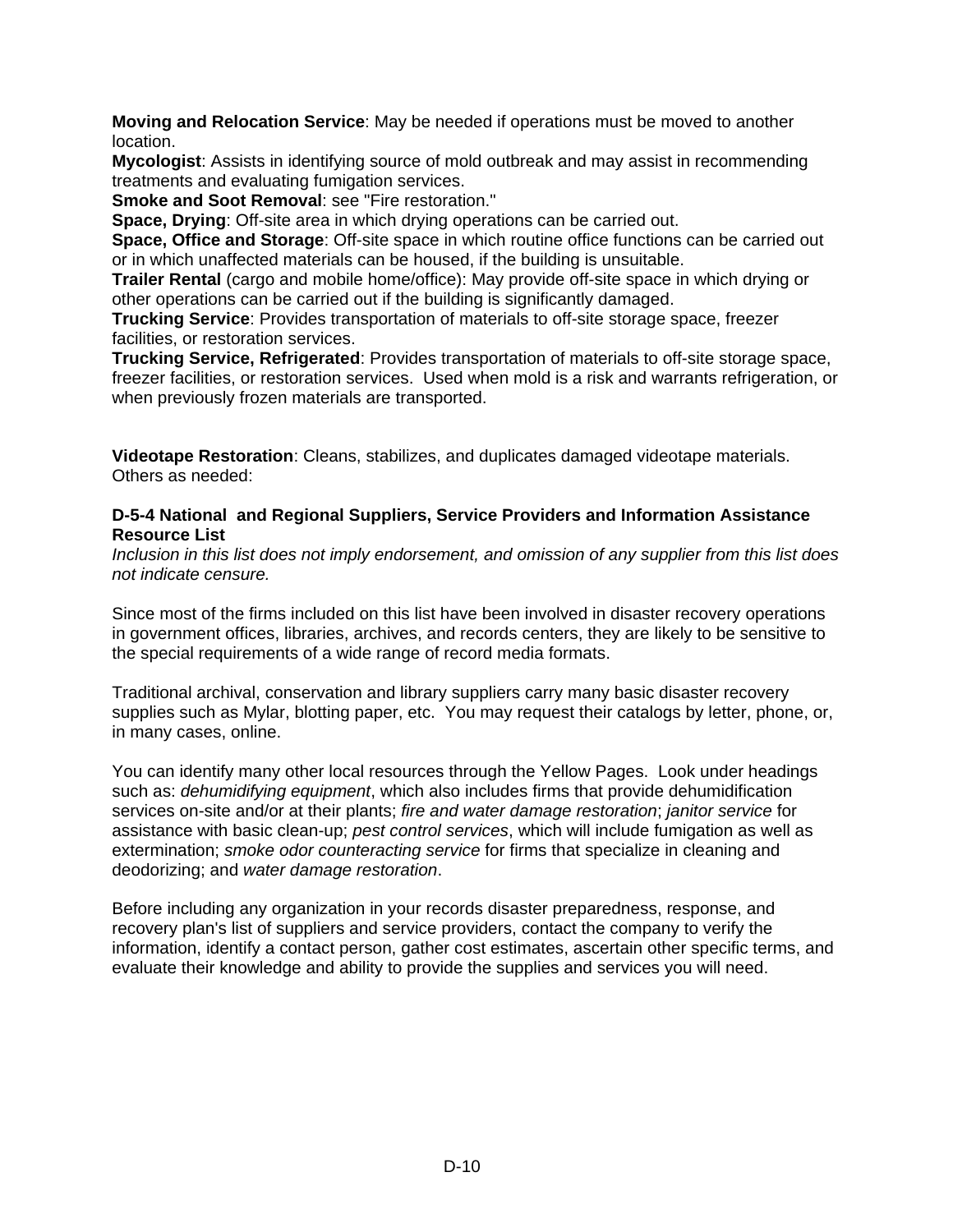### **Data Recovery Services**

Data Recovery Division 101 Billerica Ave. Building 5 North Billerica MA 01862 (800) 726-3669

10692 Crestwood Drive Manassas, VA 22110 (800) 544-3282

6324 Winside Drive Bethlehem, PA 18017 (877) 597- 2743

3695 Prairie Lake Court Aurora, IL 60504 (800) 421-9290

### **Information And Referrals**

### **American Institute for Conservation American Institute for Conservation American Institute for Conservation**

1156 15<sup>TH</sup> Street NW Suite 320 Washington, DC 20005 (202) 452-9545

# **International Association of Refrigerated**

1500 King Street Suite 201 Alexandria, VA 22314 (703) 373-4300

### **National Archives and Records Administration Information** Information

Conservation Lab 8601 Adelphi Road, Room 1400 College Park, MD 20740-6001 (866) 272-6272

### **National Center for Film and Video Preservation Information Information**

American Film Institute 2021 North Western Avenue Los Angeles, CA 90027 (323) 856-7600

1 Batterymarch Park Quincy, MA 02169 (800) 344-3555

**Excalibur, Inc. Excalibur, Inc. Salvage of Computer Media** 

**MJF Associates Data Recovery Service Data Recovery Service** 

**Rapid ReFile, LLC Data Recovery Service** *Rapid Recovery Service Data Recovery Service* 

**Restoration Technologies, Inc. Recovery of Electronic Equipment** 

**Warehouses Directory of members refrigerated warehouses** Directory of members refrigerated warehouses

**National Fire Protection Association Information on Fire Safety Standards & Practices**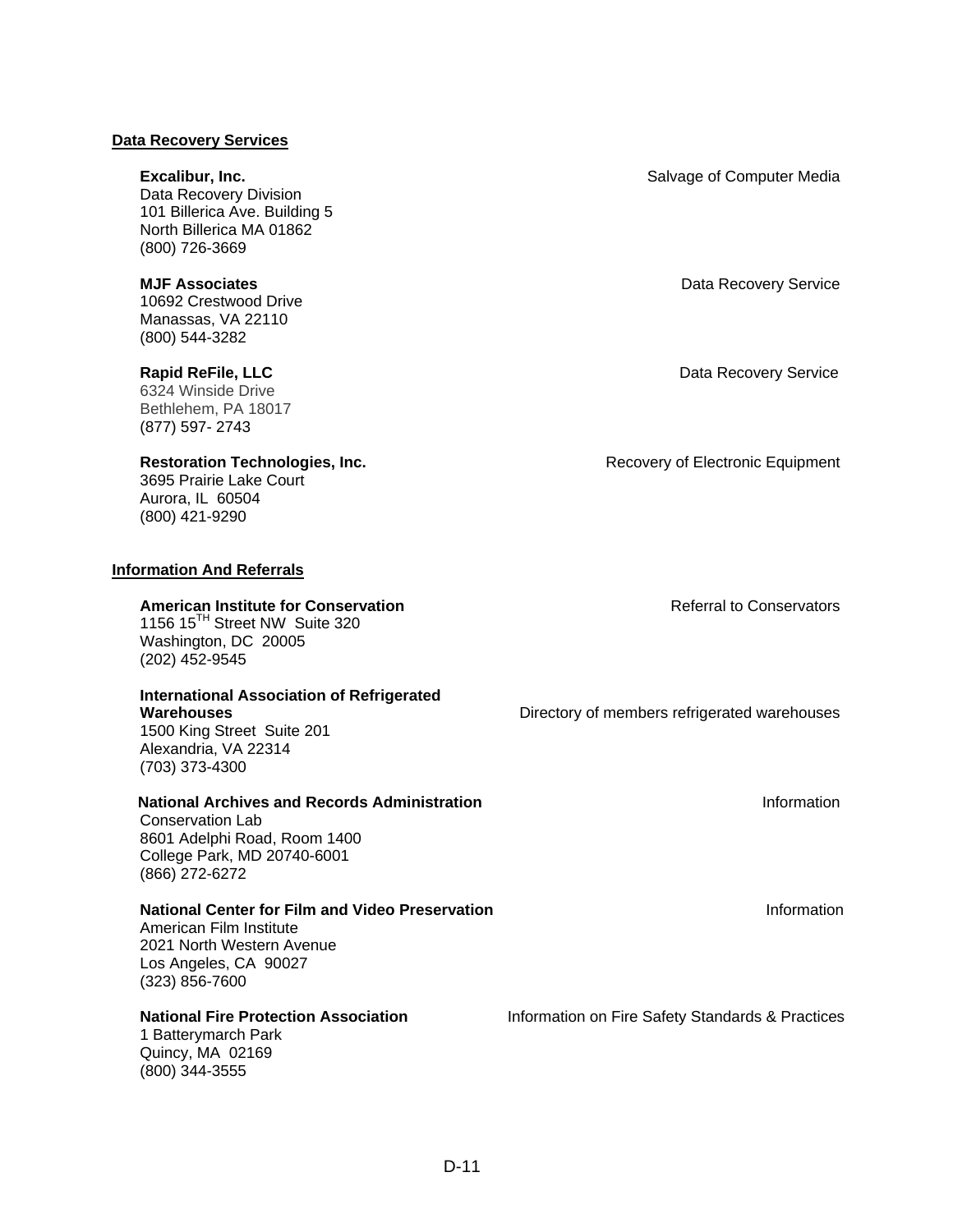| Pest Control Services, Inc.<br>469 Mimosa Circle<br>Kennett Square, PA 19348<br>(610) 444-2277                                                                          | Consultation on Pest Control, Mold, and Fumigation        |
|-------------------------------------------------------------------------------------------------------------------------------------------------------------------------|-----------------------------------------------------------|
| <b>SOLINET</b><br>(Southeastern Library Network, Inc.)<br>1438 West Peachtree Street, N.W., Suite 200<br>Atlanta, GA 30309-2955<br>(800) 999-8558 national WATS         | Information & Referrals, Disaster Planning & Training     |
| Intergovermental Preparedness for Essential Records<br>c/o Georgia Archives<br>5800 Jonesboro Road<br>Morrow, GA 30260<br>(678) 364-3806                                | Disaster Planning & Training                              |
| <b>Recovery Services</b>                                                                                                                                                |                                                           |
| <b>American Freeze-Dry Operations, Inc</b><br>1722 Hurffville Rd, Bldg 2A<br>Depford, NJ 08096<br>(866) 939-8160                                                        | Variety of Recovery Services                              |
| <b>Blackmon-Mooring-Steamatic Catastrophe, Inc.</b><br>(BMS-CAT)<br>303 Arthur Street<br>Fort Worth, TX 76107<br>24-hour hotline: (800) 433-2940                        | <b>Various Recovery Services</b>                          |
| <b>Belfor Property Restoration</b><br>185 Oakland Ave Suite 300<br>Birmingham, MI 48009<br>(800) 856-3333                                                               | <b>Full Recovery Services</b>                             |
| Eastman Kodak Co.<br>(800) EKC-TEST (800-352-8378): 24-hour hotline                                                                                                     | Reprocessing - at No Charge - of Kodak Film and Microfilm |
| <b>Film Technology</b><br>726 North Cole Avenue<br>Los Angeles, CA 90038<br>(323) 464-3456                                                                              | Restoration of 16- and 35 mm Movie Film                   |
| Fuji Photo Film, USA, Inc.<br>(800) 366-3854<br>Contact nearest Fuji office, and ask for technical specialist<br>in the Document Products Office to arrange for salvage | Reprocessing of Fuji film & Microfilm                     |
| <b>Heritage Restoration</b><br>(866) 402-0061 24/7 hotline                                                                                                              |                                                           |

# **Midwest Freeze Dry** Vacuum Drying

7326 North Central Park Skokie, IL 60076 (847) 679-4756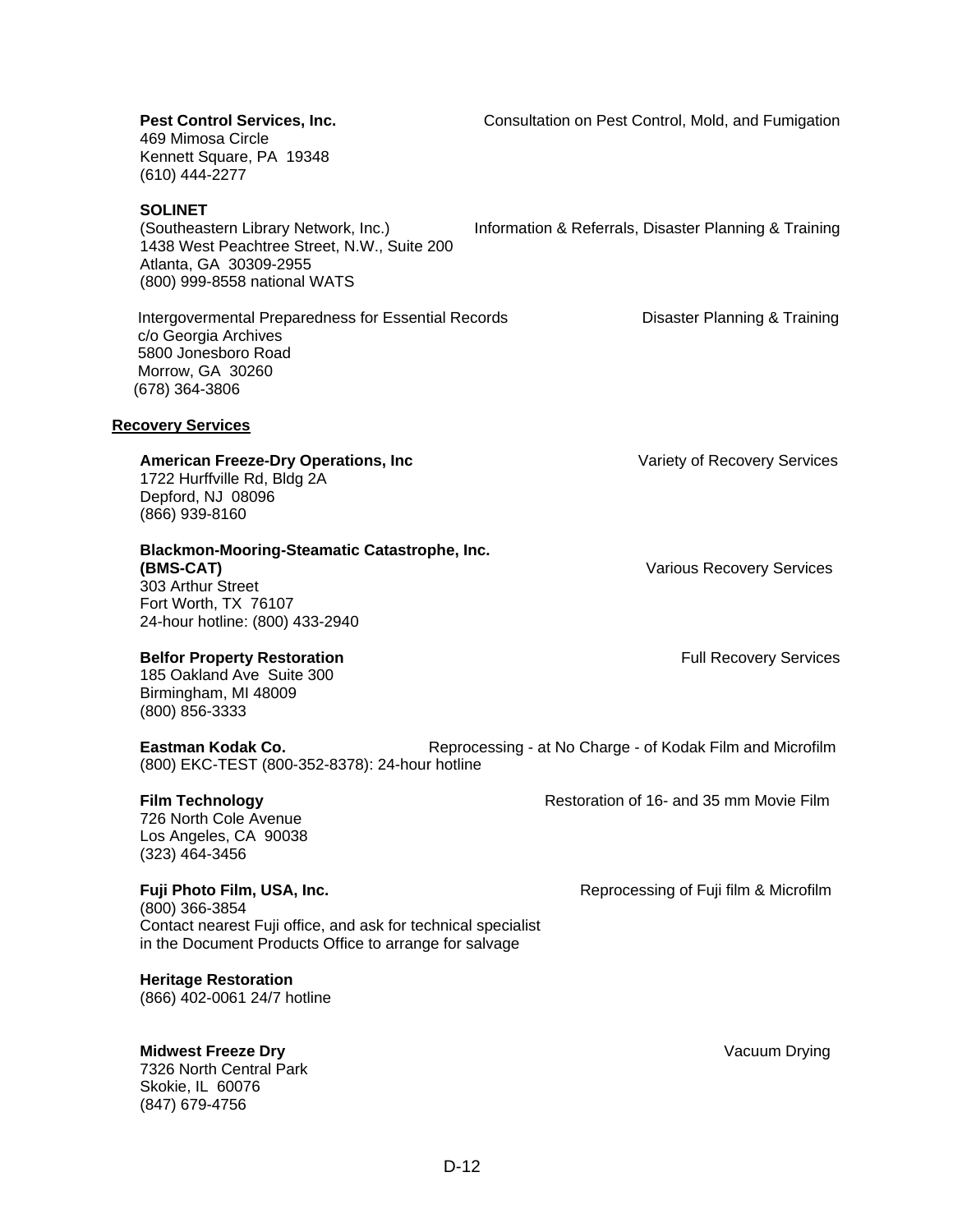### **Munters Moisture Control Services Denumidification and Vacuum Drying**

Munters has regional offices throughout the country; contact the national headquarters (800-843-5360) or regional office, Kent WA 253-859-6340.

### **Restorative Cleaning Solutions, Inc. The Cleaning Solutions, Inc. And American Cleaning Services**

888-287-8755 24/7 hotline

6005 Boat Rock Blvd Atlanta, GA 300336 (404) 344-8423

4660 Elizabeth Street Corapolis, PA 15108 (800) 332-6037

**Unsmoke Systems, Inc.** Variety of Recovery Services and Supply & Equipment Sale

### **Supplies**

## **Lab Safety Supply** Wide Range of Protective Clothing and Safety Supplies

Greenfield, MA 01302 (301) 320-7231

PO Box 864

P.O. Box 1368 Janesville, WI 53547-1368 (800) 356-0783

**ProText Collapsible Polyethylene Boxes & Emergency Supply Kits** 

# **D-5-5 Professional Consultants in the Pacific-Northwest Region**

The following list includes some of the professional consultants in the pacific-northwest that provide document and data recovery consultation and/or services that may be useful in carrying out disaster recovery activities. Inclusion in this list does not imply endorsement, and omission of any professional consultant or consulting service from this list does not indicate censure.

### **Archives and Records Management Division <b>Sexually** Specialty: government records

1129 Washington St. SE P.O. Box 40238 Olympia, WA 98504 (360) 753-1801

Restoration NW 321 Harrison Pullman, WA 99163 (509) 334-9732

Northshore Art Conservation 815 Clay Street Port Townsend, WA 98368 (360) 385-7522

**Office of the Secretary of State Freeze drying services Containers Freeze drying services** 

**Gudrun Aurand** Book and Document

**Barbara Engstrom** Professional Conservator

**Sterilizing Services Ethylene Oxide Fumigation Sterilizing Services**